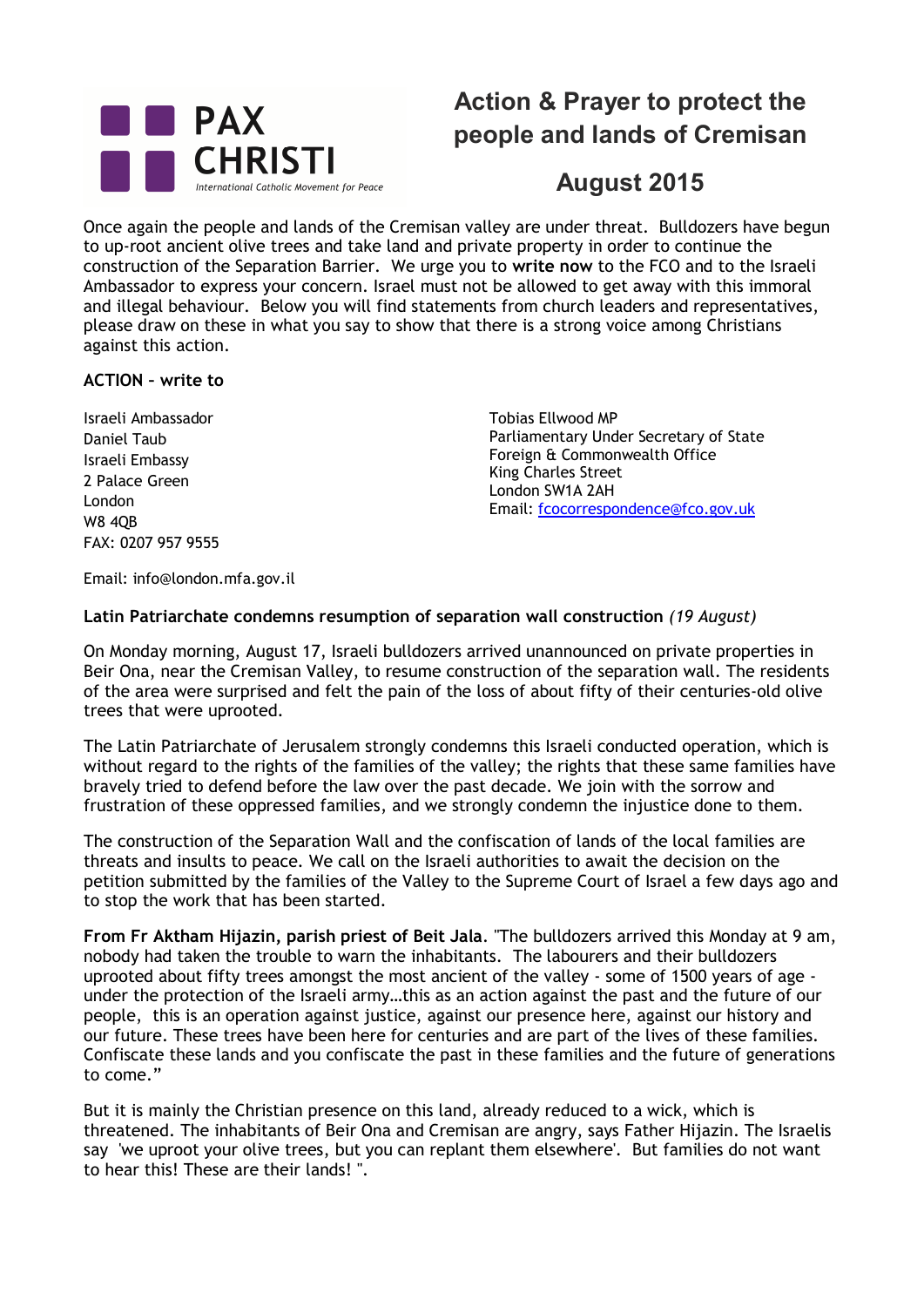### **Statement from Bishop Declan Lang, Chair of the Bishops' Conference Department for International Affairs** , *(19 August)*

I add my voice to that of His Beatitude Patriarch Twal in condemning the latest move by the Israeli authorities to displace the people of Cremisan from their land and threatening their livelihoods.

The action of the IDF in bulldozing olive trees to prepare for the construction of the separation barrier is a cruel blow to the hopes raised by the recent Supreme Court ruling.

I urge the Israeli authorities to stop construction and reconsider urgently their approach to the people of the Cremisan valley which has caused such grave injustice.

As always my prayers and thoughts are with the people who are facing this unjust and difficult situation and who are seeking peace in the midst of this conflict."

#### **Statement from the Southern African Catholic Bishops' Conference,** *(11 August)*

This is what the Lord Almighty says: Administer true justice; show mercy and compassion to one another' ( Zech 7:9)

The Catholic Bishops of Southern Africa, gathered in Mariannhill for their plenary session, are saddened and dismayed to learn of the recent decision by the Israeli Supreme Court to allow the Separation Barrier to be built in the Cremisan Valley.

The extension of the Separation Barrier will severely affect the livelihoods and the quality of life of 58 Christian families, whose land and olive orchards have been in their families for generations. Furthermore, it will separate them from the spiritual and pastoral care of the Salesian Sisters and the Monastery both of which which will remain in Palestinian territory.

The extension of the Barrier will be a further encroachment on Palestinian lands close to Bethlehem, squeezing the population once again into a smaller area. The building of the barrier on Palestinian territory is arguably illegal in international law – most certainly it places more obstacles in the way of finding peace in the Middle East and contributes to further destabilization of the whole region.

We believe that peace can only be achieved by seeking justice for all. The separation of peoples through walls and barriers can only further divide and anger people, and will not contribute to peace. We call on all leaders in the Holy Land to work for peace by seeking justice, and to show mercy and compassion to one another. We express our solidarity and support for the Patriarch of Jerusalem, His Beatitude Faoud Twal, his auxiliary bishops and all the suffering peoples of the Holy Land… we hold all people of the Middle East in our hearts and in our prayers.

### **Statement from the The Society of St. Yves – Catholic Center For Human Rights**

The Society submitted on July 30th, 2015 a new petition to the Israeli High Court, in which it requested the court to order the Ministry of Defense to reveal and present its whole planned route of the Separation Wall in Cremisan before it proceeds with building it in the privately owned lands. St. Yves also requested the High Court to issue an order to prevent the Army from building the Wall before such route plan is presented, and after allowing all parties and petitioners to submit their objections, especially for the land owners who will incur severe damages from the construction of the Separation Wall… St. Yves also highlighted in its petition that building the Separation Wall without revealing the whole planned route can be subject to future problems that would affect the land owners and the local community directly, and the Monastery and Convent indirectly. Accordingly, St. Yves demanded that the Army reveals the whole route of the Wall immediately and refrains from any construction until then. St. Yves'